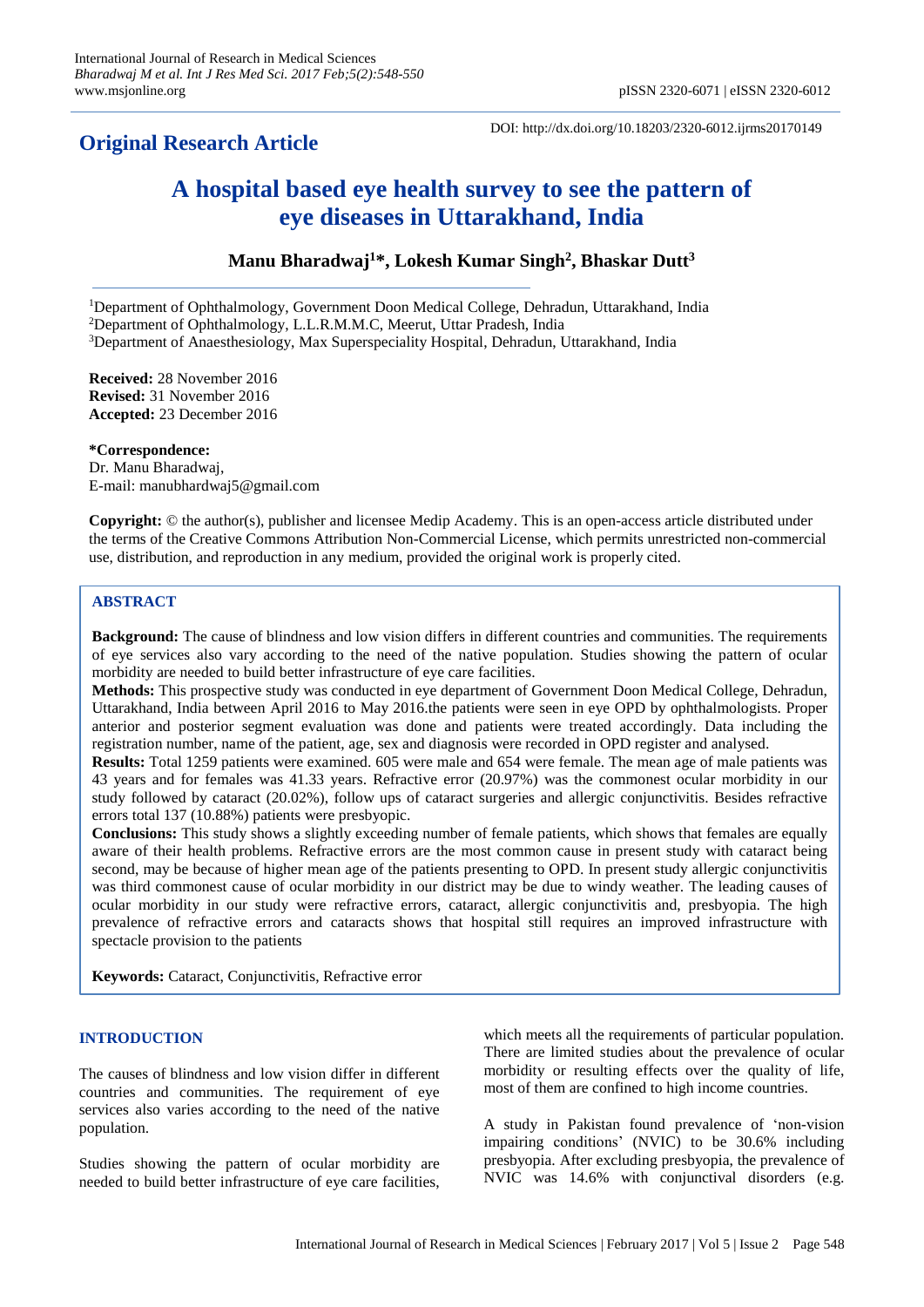allergic conjunctivitis) the leading cause.<sup>1</sup> Other studies conducted in developing countries had also shown that uncorrected refractive errors and presbyopia have a larger impact on quality of life.

The aim of our study was to determine the pattern of ocular diseases presenting to Doon Hospital, which is situated in the centre of the city and covers the population of remote areas of hilly regions in Uttarakhand, India.

## **METHODS**

This prospective study was conducted in eye department of Government Doon Medical College, Dehradun, India between April 2016 to May 2016.

The patients were seen in eye OPD by ophthalmologists. Proper anterior and posterior segment evaluation was done; patients were referred to designated optometrist for refraction and were treated accordingly.

Data including the registration number, name of the patient, age, sex and diagnosis were recorded in OPD register and analysed.

#### **RESULTS**

Total 1259 patients were examined. 605 were male and 654 were female. The mean age of male patients was 43 years and for females was 41.33 years.

#### **Table 1: Distribution based on age.**

| Age (in years) | <b>Male</b> | <b>Female</b> | <b>Total</b> |
|----------------|-------------|---------------|--------------|
| $5 - 15$       | 54          | 71            | 125          |
| 16-25          | 116         | 93            | 209          |
| $26 - 35$      | 75          | 116           | 191          |
| $36 - 45$      | 77          | 120           | 197          |
| $46 - 55$      | 90          | 99            | 189          |
| 56-65          | 85          | 113           | 198          |
| 66-75          | 73          | 42            | 115          |
| 76-85          | 31          | 14            | 45           |
| 86-95          | 4           | 1             | 5            |
| Total          | 605         | 654           | 1254         |

Between males and females, prevalence of refractive error is similar. (By chi square test p value is 0.293). Incidence of refractive error was significantly more in lower age group of  $\langle 35 \rangle$  years (p value  $\langle 0.05 \rangle$  by fisher exact test).

Cataract prevalence is similar in both males and females. The prevalence of cataract is significantly lesser in  $\langle 35 \rangle$ years of age (p value,  $<0.05$ ).

Refractive error (20.97%) was the commonest ocular morbidity in present study followed by cataract (20.02%), follow ups of cataract surgeries and allergic

conjunctivitis. Besides refractive errors total 137 (10.88%) patients were presbyopic.

#### **Table 2: Pattern of eye diseases.**

| <b>Diagnosis</b>              | <b>No. of cases</b> |
|-------------------------------|---------------------|
| Refractive errors, presbyopia | 264 (20.97%)        |
| Cataract                      | 252 (20.02%)        |
| Postop                        | 135 (10.72%)        |
| Allergic conjunctivitis       | 121 (9.61%)         |
| Pterygium                     | 35 (2.78%)          |
| Conjunctivitis                | 80 (6.35%)          |
| Squint                        | 15 (1.19%)          |
| Aphakia                       | $4(0.30\%)$         |
| Rd due to refractive error    | 2(0.16%)            |
| Bells palsy                   | $3(0.24\%)$         |
| Cong. nld block               | 6(0.48%)            |
| Chronic dacryocystitis        | 10 (0.79%)          |
| Chalazion                     | 20 (1.59%)          |
| Internal hordeolum            | $3(0.24\%)$         |
| Acute dacryocystitis          | $2(0.16\%)$         |
| Ossn                          | $1(0.08\%)$         |
| Episcleritis                  | 11 (0.87%)          |
| Eye lid mass                  | $7(0.56\%)$         |
| Amblyopia                     | 15 (1.19%)          |
| Ptosis                        | $2(0.16\%j)$        |
| Post lasik                    | $2(0.16\%j)$        |
| Subconj heamorrhage           | $8(0.64\%)$         |
| <b>Brvo</b>                   | $1(0.08\%)$         |
| Stye                          | 17 (1.35%)          |
| Keratitis                     | 6(0.48%)            |
| Pinguicula                    | 22 (1.75%)          |
| Corneal opacity               | $6(0.48\%)$         |
| Anterior uveitis              | $5(0.40\%)$         |
| Glaucoma                      | $5(0.40\%)$         |
| Ocular injury                 | 30 (2.38%)          |
| Psuedophakic both eyes        | 101 (8.02%)         |
| Corneal opacity               | $7(0.56\%)$         |
| Nonspecific complaints        | 77 (6.12%)          |
| Total                         | 1259                |

### **Table 3: Age and gender wise distribution of major eye diseases.**

|                   | <b>Male</b> | <b>Female</b> |     |
|-------------------|-------------|---------------|-----|
| Refractive errors | 127         | 137           | 264 |
| Cataract          | 130         | 122           | 252 |
| Allergic          | 54          |               | 121 |
| conjunctivitis    |             |               |     |

#### **Table 4: Gender wise distribution of refractive errors.**

| Refractive error in<br>age group (in years) | Male) | <b>Female</b> |
|---------------------------------------------|-------|---------------|
| $<$ 35                                      |       |               |
| >35                                         | 53    |               |